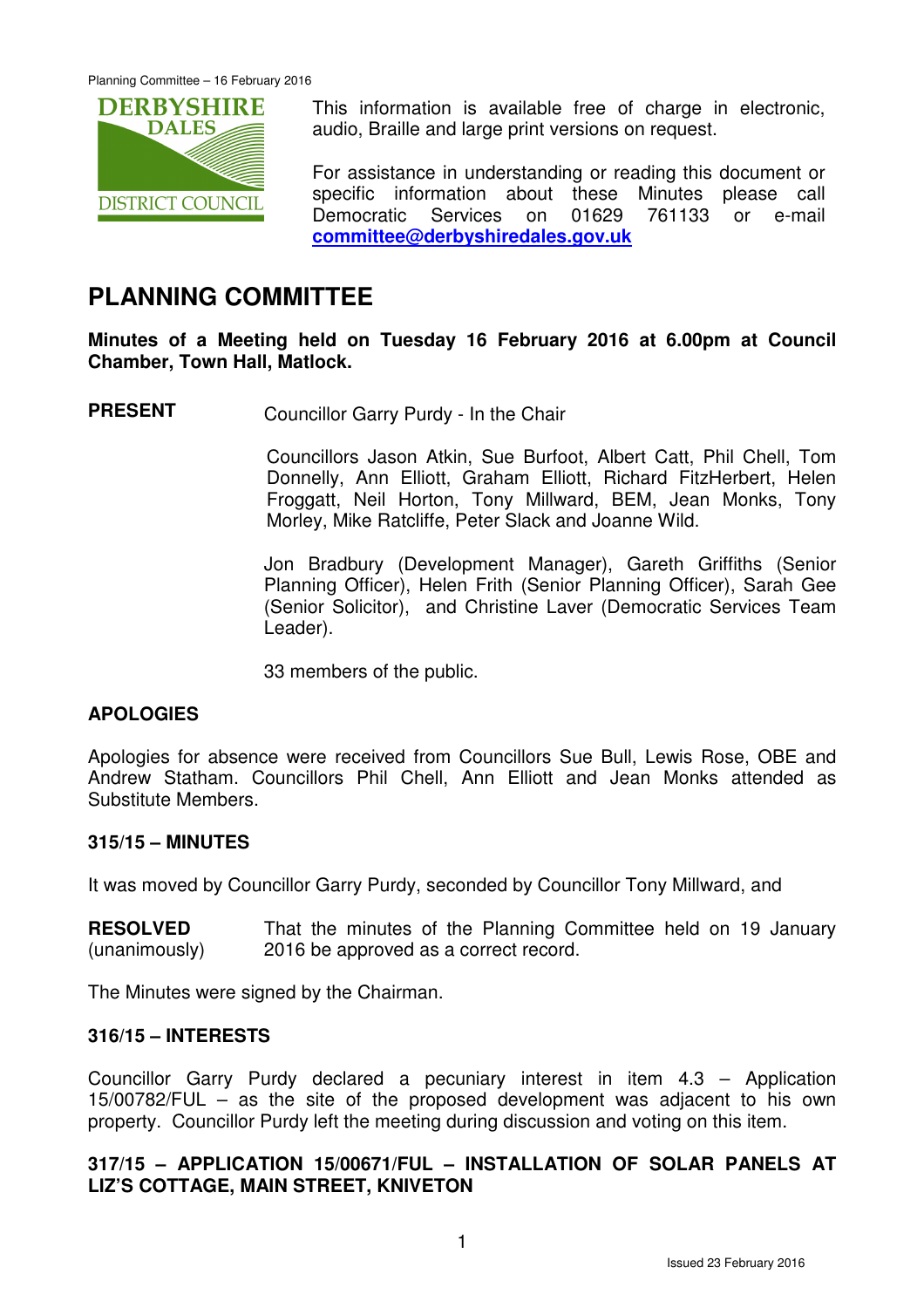The Committee visited the site prior to the meeting to assess the impact of the proposed installation on the character of the building.

In accordance with the procedure for public participation Mr David Holman, the applicant, spoke in favour of the application.

It was moved by Councillor Tony Millward, seconded by Councillor Mike Ratcliffe and

**RESOLVED** (unanimously) That authority to approve the application be delegated to the Development Manager, subject to the agreement of a revised design for the arrangement of the panels on the roof, which lessens their impact on the character and appearance of the building. Reason for decision The Committee considered that the proposed development, subject to a revised design arrangement for the panels, was not detrimental to the character and appearance of the property.

# **318/15 – APPLICATION 15/00842/OUT- ERECTION OF TWO DWELLINGS AT THE OLD COTTAGE, MAIN STREET, KIRK IRETON**

The Committee visited the site prior to the meeting to assess the impact of the proposed development in relation to the character and appearance of the Conservation Area and the residential amenity of neighbours.

Correspondence, received after publication of the agenda, clarifying the comments of the parish council and summarising three additional representations received from local residents, was circulated at the meeting.

In accordance with the procedure for public participation, David Fearn and John Tyler, local residents, spoke against the application, and Sanjay Patel, the applicant, spoke in favour of the application.

It was moved by Councillor Jean Monks, seconded by Councillor Mike Ratcliffe and

**RESOLVED** (unanimously) That planning permission be refused for the reasons detailed in the report.

# **319/15 – APPLICATION 15/00782/FUL – ERECTION OF DWELLING AT LAND ADJOINING ELMCROFT, DERBY ROAD, CROMFORD**

Councillor Tony Millard, Vice Chairman of the Committee, took the chair for this item.

The Committee visited the site prior to the meeting to assess the impact of the proposed dwelling upon the character and appearance of the green space, Rock House, the Conservation Area and the Derwent Valley Mills World Heritage Site.

In accordance with the procedure for public participation Mr Peter Hume, a neighbour, spoke against the application

It was moved by Councillor Sue Burfoot, seconded by Councillor Mike Ratcliffe and

**RESOLVED** That planning permission be refused for the reasons stated in the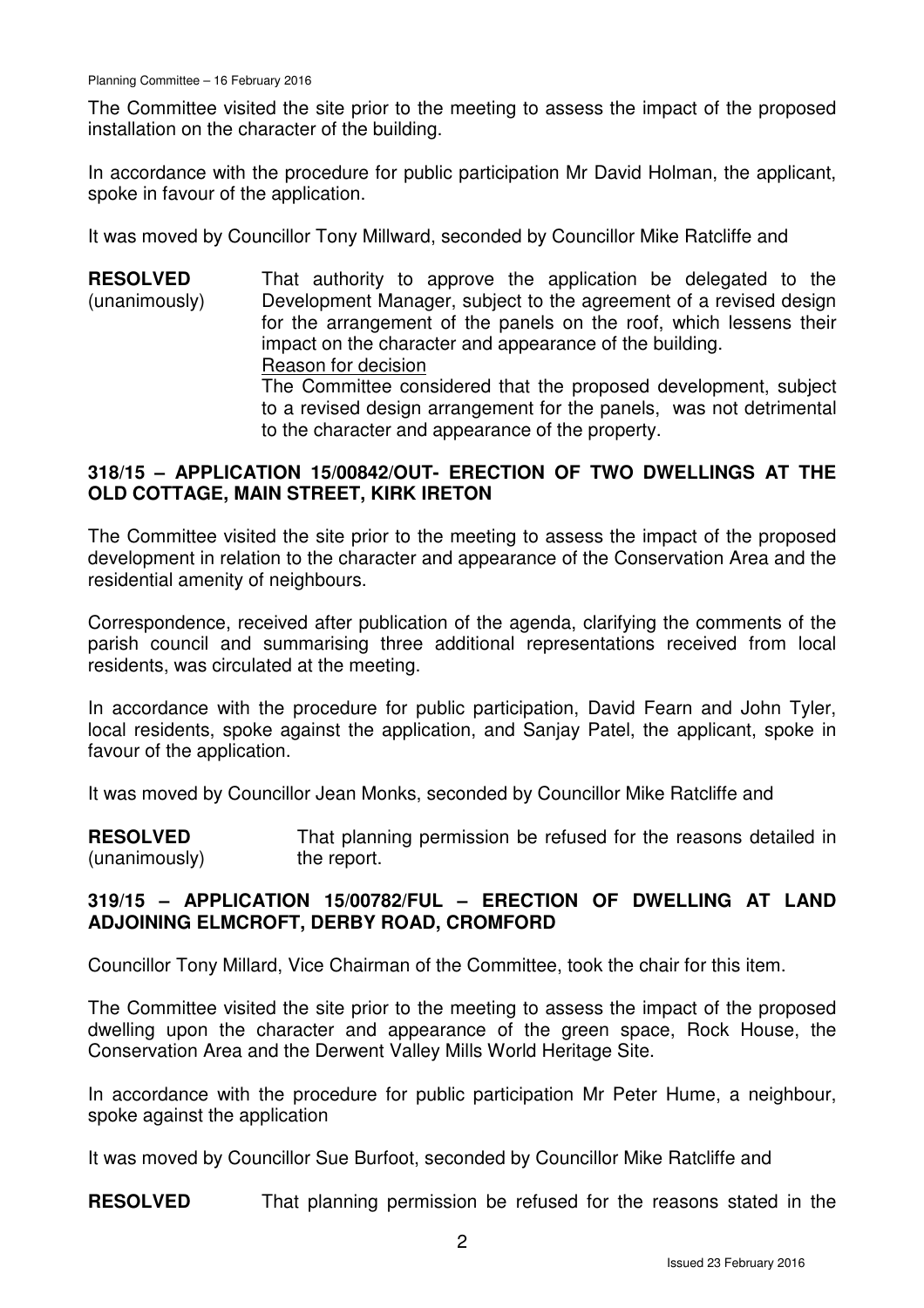#### report.

# **320/15 – APPLICATION 15/00814/OUT – RESIDENTIAL DEVELOPMENT OF UP TO 57 DWELLINGS (OUTLINE) ON LAND ADJACENT TO BAKEWELL ROAD, MATLOCK**

The Committee visited the site prior to the meeting to assess the impact of the proposed dwellings within the landscape.

Details of an additional letter of support and a submission from the applicant's agent, received after publication of the Agenda, were distributed at the meeting.

In accordance with the procedure for public participation Mr Nick Dibben, representing Matlock 50 Plus Forum, commented on the application. Mr David Allday, a local resident, Mrs Carol Walker a Derbyshire Dales resident and Mr Jonathan Jenkin, the applicant's agent, spoke in favour of the application. Councillor Mark Salt, Ward Member for Darley Dale, also spoke in favour of the application.

It was moved by Councillor Jason Atkin, seconded by Councillor Jo Wild and

**RESOLVED** That authority to approve the application be delegated to the Local Planning Authority, subject to the implementation of a legal agreement and appropriate conditions.

### Reason for Decision

The Committee considered that the perceived benefits of the type of housing indicated, its accessibility and sustainability, combined with the low profile design of the indicative scheme, which limited the loss of openness of the landscape, outweighed, in this exceptional case, any damage to the open character of the landscape at this location.

Councillors Sue Burfoot and Mike Ratcliffe requested a recorded vote

**In Favour** – Councillors Jason Atkin, Albert Catt, Phil Chell, Tom Donnelly, Ann Elliott, Graham Elliott, Richard FitzHerbert, Helen Froggatt, Neil Horton, Jean Monks, Tony Morley, Mike Ratcliffe, Peter Slack and Jo Wild **(14)**

**Against** – Councillors Sue Burfoot, Tony Millward and Garry Purdy **(3)**

# **Abstentions (0)**

The Chairman declared the motion carried.

# **AGENDA ITEM 4.5 – APPLICATION 15/00846/OUT – RESIDENTIAL DEVELOPMENT OF UP TO 41 DWELLINGS AND ACCESS (OUTLINE) AT STANCLIFFE HALL, WHITWORTH ROAD, DARLEY DALE**

It was noted that this application had been withdrawn by the applicant.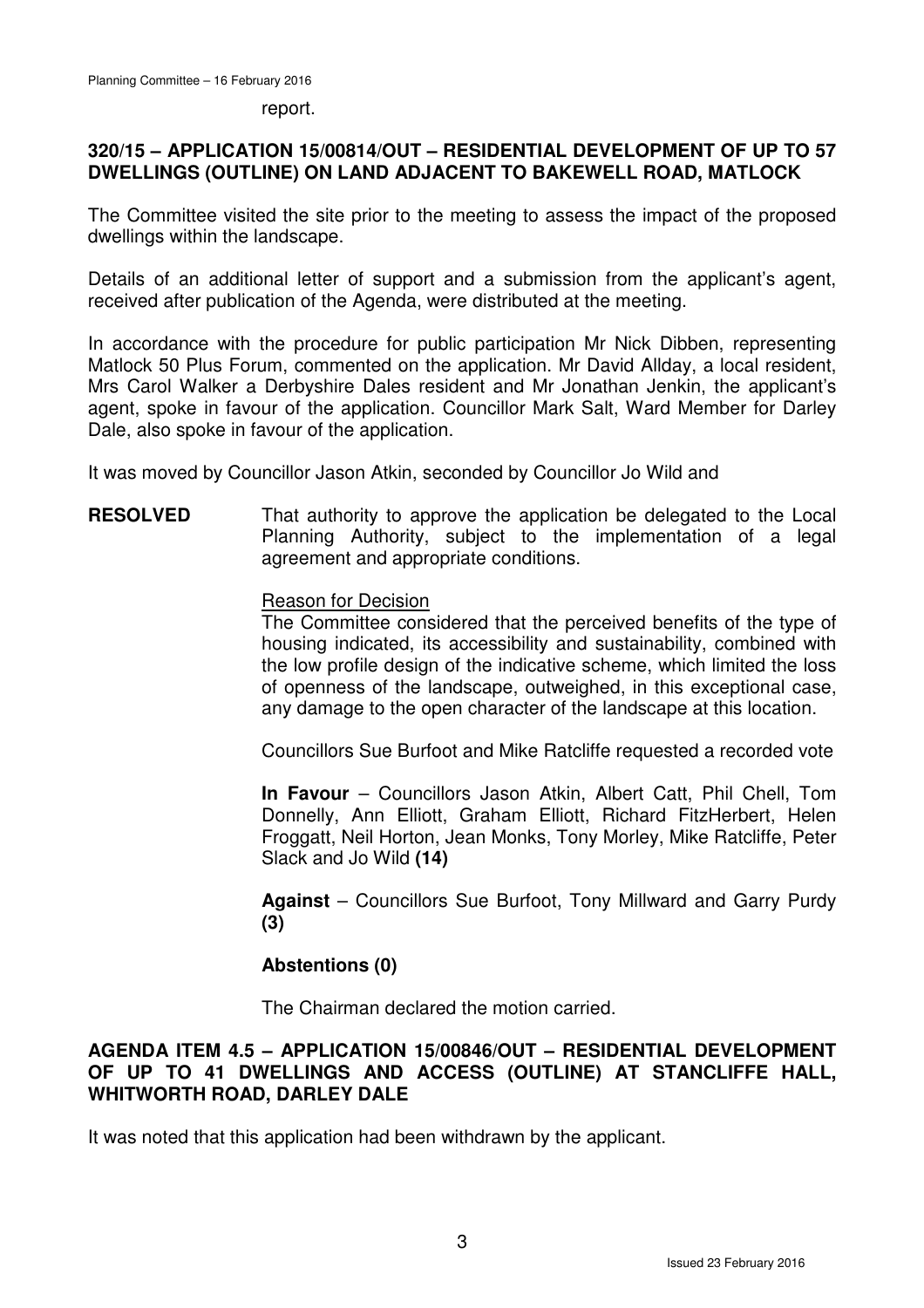# **321/15 – APPLICATION 15/00656/FUL – ERECTION OF DETACHED DWELLING AND GARAGE ON LAND BETWEEN 18 AND 20 OLD HACKNEY LANE, HACKNEY**

The Committee visited the site prior to the meeting to assess the impact of the proposed dwelling on residential amenity of neighbours and within the landscape.

In accordance with the procedure for public participation Mr John Church, the applicant's agent, spoke in favour of the application.

It was moved by Councillor Tony Millward, seconded by Councillor Jason Atkin and

**RESOLVED** (unanimously) That planning permission be refused for the reasons detailed in the report.

# **322/15 – APPLICATION 15/00717/FUL – DEMOLITION OF REDUNDANT POULTRY SHEDS AND ERECTION OF TWO BUSINESS AGRICULTURAL BUILDINGS, RETENTION OF RETAINING WALL AND ALTERATIONS TO PARKING AREA/ACCESS (PART RETROSPECTIVE) AT AMEYCROFT FARM, BOWLER LANE, FARLEY, MATLOCK**

The Committee visited the site prior to the meeting to assess the impact of the proposed buildings within the landscape.

Details of two additional representations, received after publication of the agenda, were circulated at the meeting.

In accordance with the procedure for public participation Carol Mosley and Edward Pope, neighbours, spoke against the application. Councillor Mark Salt, Ward Member for Darley Dale, spoke against the application.

It was moved by Councillor Garry Purdy, seconded by Councillor Tony Millward and

**RESOLVED** That consideration of the application be deferred to enable the Committee to be provided with additional information about the specific usage of the proposed development.

| Voting      |    |
|-------------|----|
| In favour   | 13 |
| Against     | 4  |
| Abstentions | O  |

## **323/15 – APPLICATION 15/00299/FUL – PARTIAL CHANGE OF USE OF AGRICULTURAL STORAGE BUILDING TO BOARDING KENNELS AND ASSOCIATED BUILDING OPERATIONS AND CAR PARKING AREA AT HONEYSUCKLE FARM, SHIRLEY LANE, RODSLEY**

In accordance with the procedure for public participation Mr Andy Capes, a local resident, spoke against the application.

Details of further comments received from the Parish Council, after publication of the agenda, were circulated at the meeting.